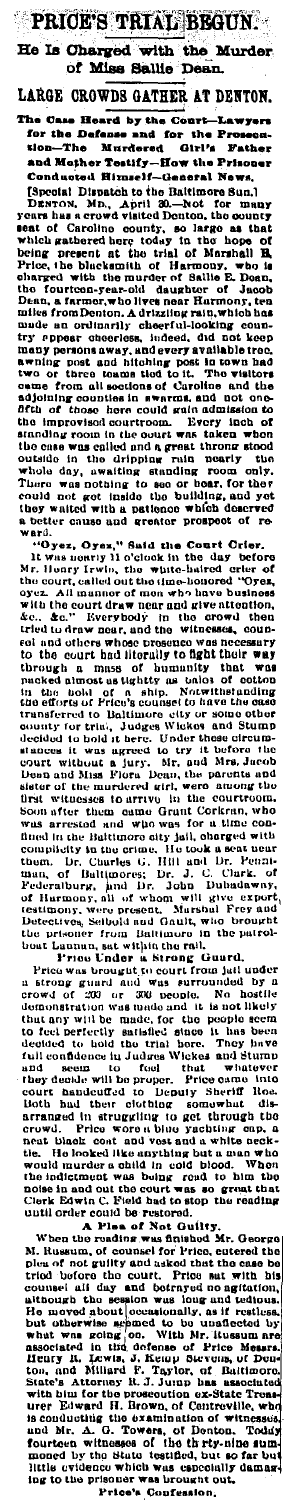Price's Confession,<br>In fact, the most damaging evidence<br>ngainst him is said to be his own confession readed to the place of the place of the property and the property which be more than proper men who interviewed him. The dependent of the property of the property of the property of the property of the property of the prop

Miss Deau's Father. not be considered to the parties of the murdered during rive as the next witness. He said: "My morning of March consideration and morning of March 20 last L never saw her allows atter that. Who may wife loaned that the hea morrouge of actual can be also that in the state and the high that the high that and the band of the main and because and because and because and because and because and the more and because the look after the . We have fo

person there were the British and the person that a share in the Mother's Evidence.<br>
Mrs. Dean, mother of Sulife, told of her learn-<br>
abone." It also the Mother's Evidence.<br>
Also Read the Mother's starting for school, of h

in the collar on the left side, and her under-<br>the garment were in front and the collar on the orient of range and and the signment were in front and were evidence<br>of an attempt of range . Flora Denn, took the stand when